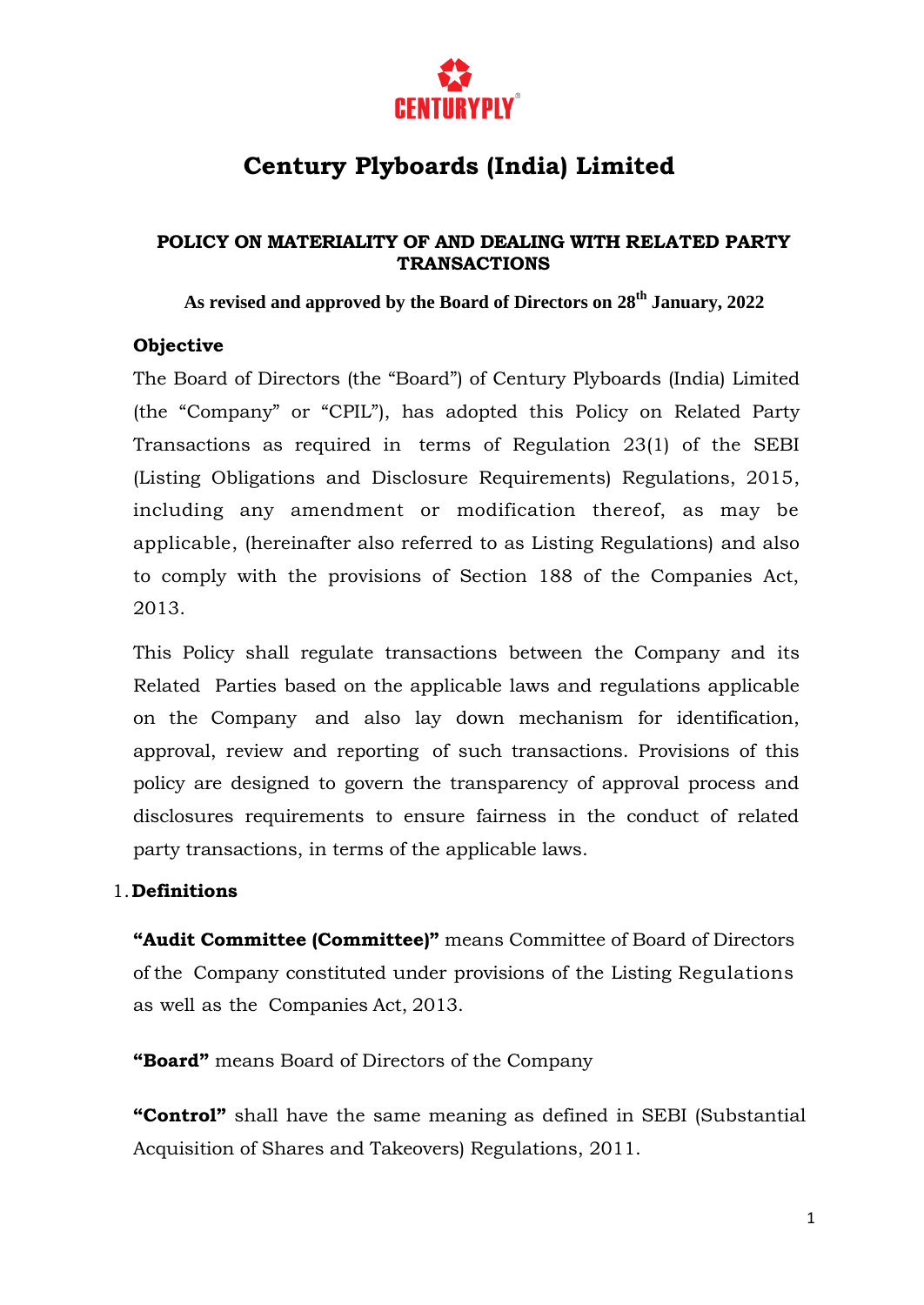

**"Key Managerial Personnel" or "KMP"** means key managerial personnel as defined under the Companies Act, 2013

**"Material Related Party Transaction"** shall mean the following Transactions with a Related Party:

| <b>Nature of Transactions</b> |                                                                                           | <b>Limit for qualifying as Material</b>                                |
|-------------------------------|-------------------------------------------------------------------------------------------|------------------------------------------------------------------------|
|                               |                                                                                           | <b>Related Party Transaction</b>                                       |
| 1.                            | Sale, purchase or supply of any goods or<br>materials, directly or through appointment of | Amounting to 10% or more of the<br>turnover of the Company or Rs. 1000 |
|                               | agent.                                                                                    | crore, whichever is lower                                              |
| 2.                            | Selling or otherwise disposing of or buying                                               | Amounting to 10% or more of the net                                    |
|                               | property of any kind, directly or through                                                 | worth of the Company or Rs. 1000 crore,                                |
|                               | appointment of agent.                                                                     | whichever is lower                                                     |
| 3.                            | Leasing of property of any kind.                                                          | Amounting to 10% or more of the                                        |
|                               |                                                                                           | turnover of the Company, or Rs. 1000                                   |
|                               |                                                                                           | crore whichever is lower                                               |
| 4.                            | Availing or rendering f any services, directly                                            | Amounting to 10% or more of the                                        |
|                               | or through appointment of agent                                                           | turnover of the Company or Rs. 1000                                    |
|                               |                                                                                           | crore, whichever is lower                                              |
| 5.                            | Appointment of any related party to any                                                   | Monthly remuneration exceeding two and                                 |
|                               | office or place of profit in the Company, its                                             | half lakh rupees                                                       |
|                               | subsidiary company or associate company.                                                  |                                                                        |
| 6.                            | Underwriting the subscription of any                                                      | Remuneration exceeding 1% of net                                       |
|                               | securities or derivatives thereof, of the                                                 | worth of the Company                                                   |
|                               | Company                                                                                   |                                                                        |
| 7.                            | Transaction involving payments made to a                                                  | Exceeding 5% of the annual consolidated                                |
|                               | related party with respect to brand usage or                                              | turnover of the Company                                                |
|                               | royalty                                                                                   |                                                                        |
| 8.                            | Any other transaction with related parties,                                               | Exceeding 10% of the annual consolidated                               |
|                               | other than those covered above, resulting in                                              | turnover of the Company or Rs. 1000                                    |
|                               | transfer of resources, obligations or services                                            | Crore, whichever is lower.                                             |
|                               |                                                                                           |                                                                        |

Note:

- a. the limits specified in points (1) to (4), point (7) and (8) shall apply for transaction or transactions to be entered into either individually or taken together with the previous transactions during a financial year.
- b. the turnover or net worth referred in the above points shall be computed on the basis of the audited financial statement of the preceding financial year
- c. transaction with Related Party shall be construed to include single transaction or a group of transactions in a contract

**"Policy"** means this Policy on Related Party Transactions.

"**Related Party**" means a related party as defined under the Companies Act, 2013 or under SEBI (Listing Obligations and Disclosure Requirements)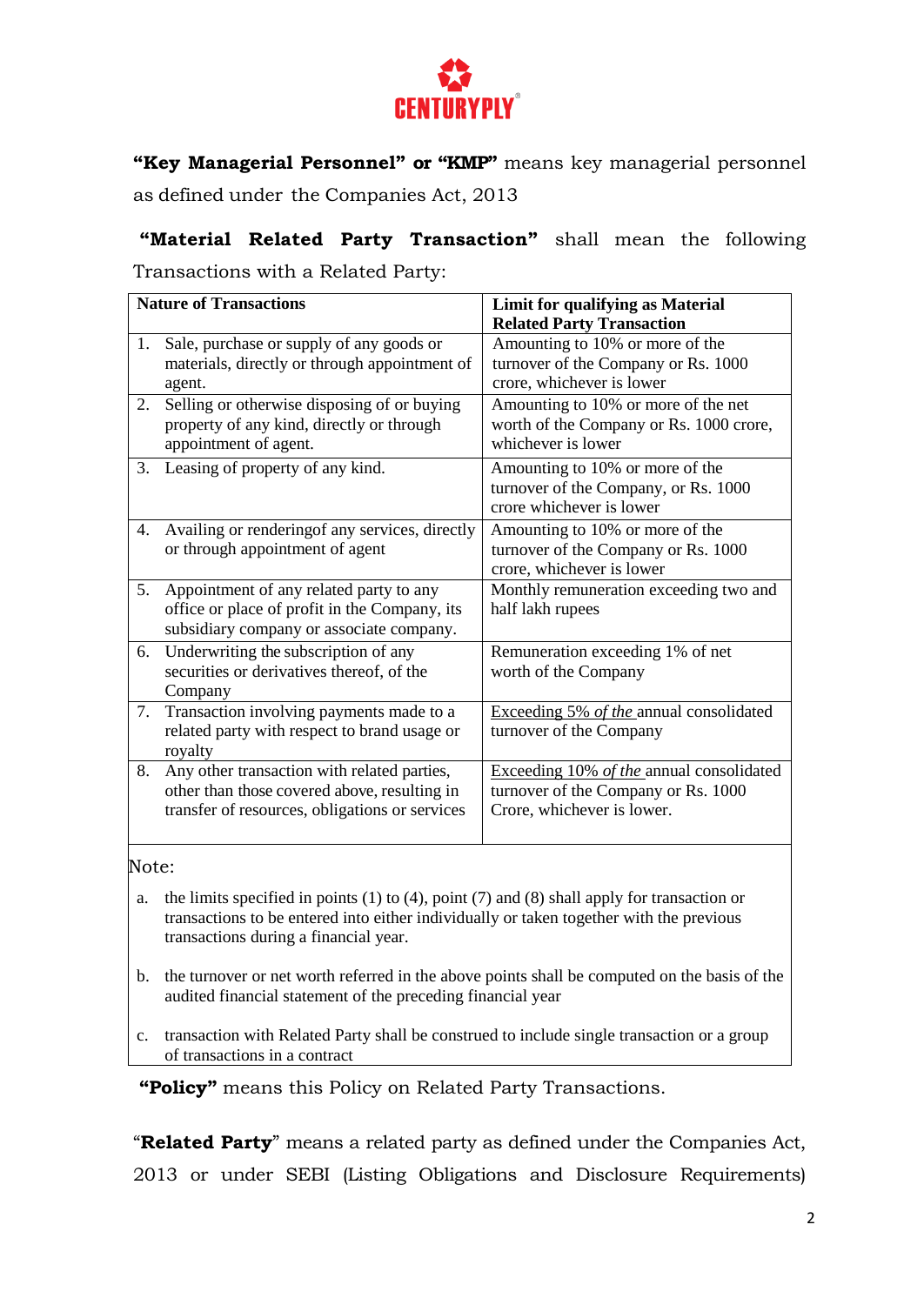

Regulations, 2015 or under the applicable accounting standards as amended from time to time.

"**Related Party Transaction**" 'shall mean such transactions as specified under Section 188 of the Companies Act, 2013 or Rules made thereunder and Regulation 2(1)(zc) of the SEBI (Listing Obligations and Disclosure Requirements) Regulations, 2015 including any amendment or modification thereof, as may be applicable .

**"Relative"** means relative as defined under section 2(77) of the Companies Act, 2013 and Rules prescribed thereunder.

**"Arms length transaction"** means a transaction between two related parties that is conducted as if they were unrelated, so that there is no conflict of interest.

#### 2. **Policy**

All Related Party Transactions must be identified and reported to the Audit Committee and also to the Board of Directors and shareholders, wherever necessary, for their approval. The said transactions shall be disclosed in accordance with the requirements of the Companies Act, 2013 and the Listing Regulations.

#### 3. **Procedure**

#### **3.1 Identification of Potential Related Party transactions**

Each director and Key Managerial Personnel is responsible for providing notice of disclosure of interest under section 184 of the Companies Act, 2013 along with list of relatives to the Company. The Company shall ensure that no transaction is entered into with any entity/individual disclosed by the director/ KMP or any other related party without necessary approvals.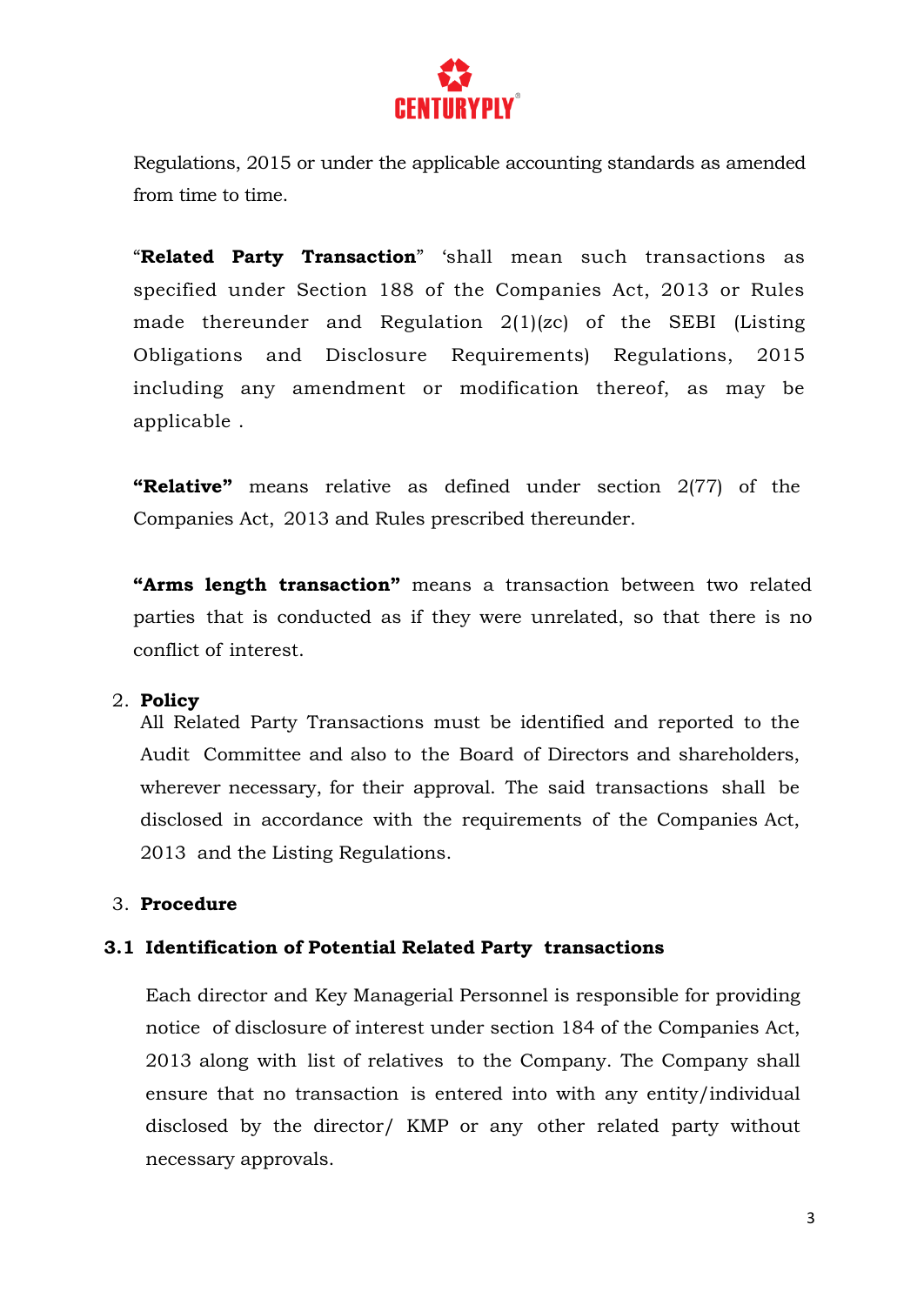

#### **3.2. Procedure to be adopted for Related Party Transactions**

#### **APPROVAL OF AUDIT COMMITTEE**

All Related Party Transactions including subsequent material modifications shall require prior approval of the Audit Committee. For approval of related party transactions, the Audit Committee shall inter alia review all information as mandated by SEBI from time to time. Only those members of the audit committee, who are independent directors, shall approve related party transactions [with effect from 1st January, 2022].

Material modifications will mean and include any modification to an existing related party transaction having variance of 20% of the existing limit as sanctioned by the Audit Committee / Board / Shareholders, as the case may be or such modification which would make the transaction less favourable to the company.

Prior approval of the Audit Committee shall also be required for the following Related Party Transactions:

- (i) Related party transaction to which the subsidiary of the Company is a party but the Company is not a party, if the value of such transaction whether entered into individually or taken together with previous transactions during a financial year exceeds ten per cent of the annual consolidated turnover, as per the last audited financial statements of the Company;
- (ii) Related party transaction to which the subsidiary of the Company is a party but the company is not a party, if the value of such transaction whether entered into individually or taken together with previous transactions during a financial year exceeds ten per cent of the annual standalone turnover, as per the last audited financial statements of the subsidiary [with effect from 1st April, 2023].

The Audit Committee may grant omnibus approval for Related Party Transactions proposed to be entered into by the company subject to the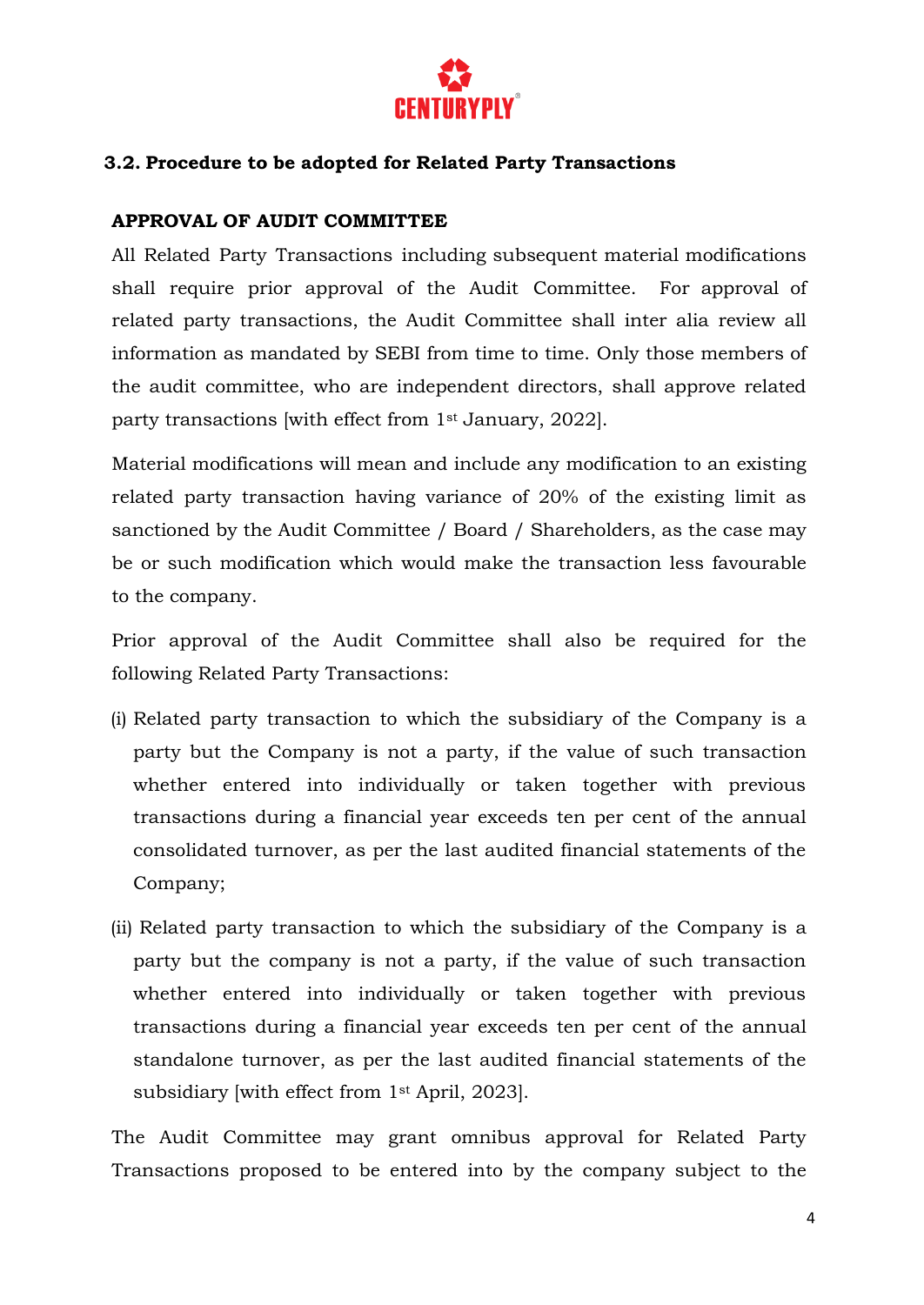

following conditions:

- a. The Audit Committee shall laydown the criteria for granting omnibus approval in line with the policy on Related Party Transactions of the Company and such approval shall be applicable in respect of transactions which are repetitive in nature;
- b. The Audit Committee satisfies itself as to the need for such omnibus approval for transactions of repetitive nature and that such approval is in the interest of the Company;
- c. Such omnibus approval shall specify the following:
	- Name(s) of the Related Party;
	- Nature of the transaction;
	- Period of transaction;
	- Maximum amount of transaction that can be entered into;
	- The indicative base price / current contracted price and the formula for variation in the price, if any, and;
	- Such other conditions as the Audit Committee may deem fit.
- d. In such cases where the need for Related Party Transaction cannot be foreseen and details as required above are not available, the Audit Committee may grant omnibus approval for such transactions subject to their value not exceeding Rs. 1.00 crore per transaction;
- e. The Audit committee shall review, at least on a quarterly basis, the details of RPTs entered into by the Company pursuant to each of the omnibus approval given;
- f. Such omnibus approvals shall be valid for a period not exceeding one year and shall require fresh approvals after the expiry of one year;
- g. Omnibus approval shall not be made for transactions in respect of selling or disposing of the undertaking of the company.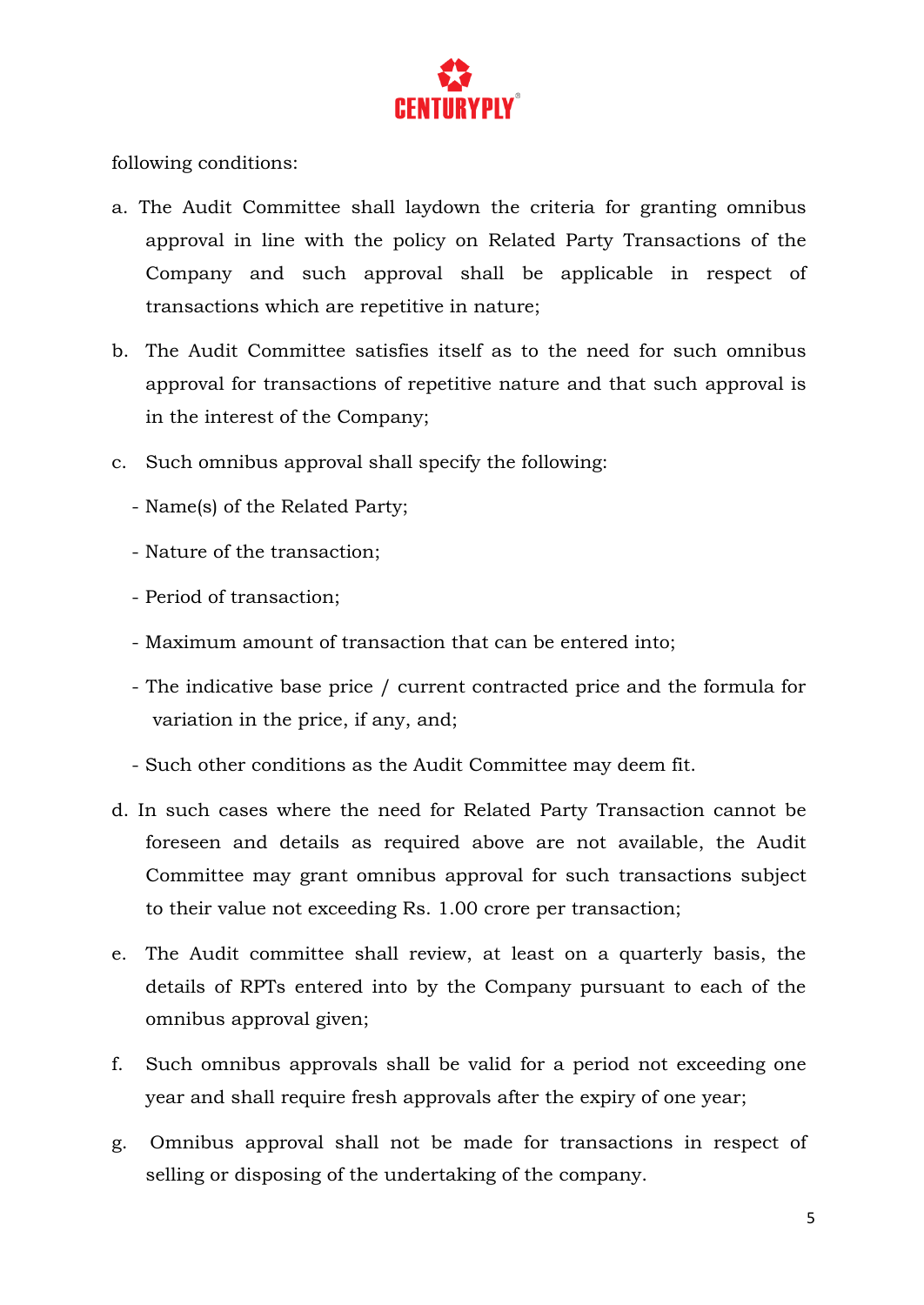

The Audit Committee will have the discretion to recommend / refer any matter relating to the Related Party Transaction to the Board for the approval.

#### **APPROVAL OF BOARD OF DIRECTORS**

All Related Party Transactions shall be approved by the Board of Directors of the Company in terms of section 188 of the Companies Act 2013. However this provision will not apply to the transactions entered into by the company in its ordinary course of business other than transactions which are not on an arm's length basis.

All Material Related Party Transactions as defined above, shall be approved by the Board of Directors of the Company.

#### **APPROVAL OF SHAREHOLDERS**

All material related party transactions and subsequent material modifications shall require prior approval of Shareholders and "related parties", as may be required by the Companies Act, 2013 or by the SEBI (Listing Obligations and Disclosure Requirements) Regulations, 2015 (including amendments thereto) in this regard, shall not vote to approve such resolution.

### **3.3 Factors to be considered while granting approval to Related Party Transactions**

The Audit Committee / Board will consider the following factors, among others, to the extent relevant to the Related Party Transactions while granting its approval:

a. Whether the terms of the Related Party Transaction are fair and on armslength basis to the Company and would apply on the same basis if the transaction did not involve a Related Party;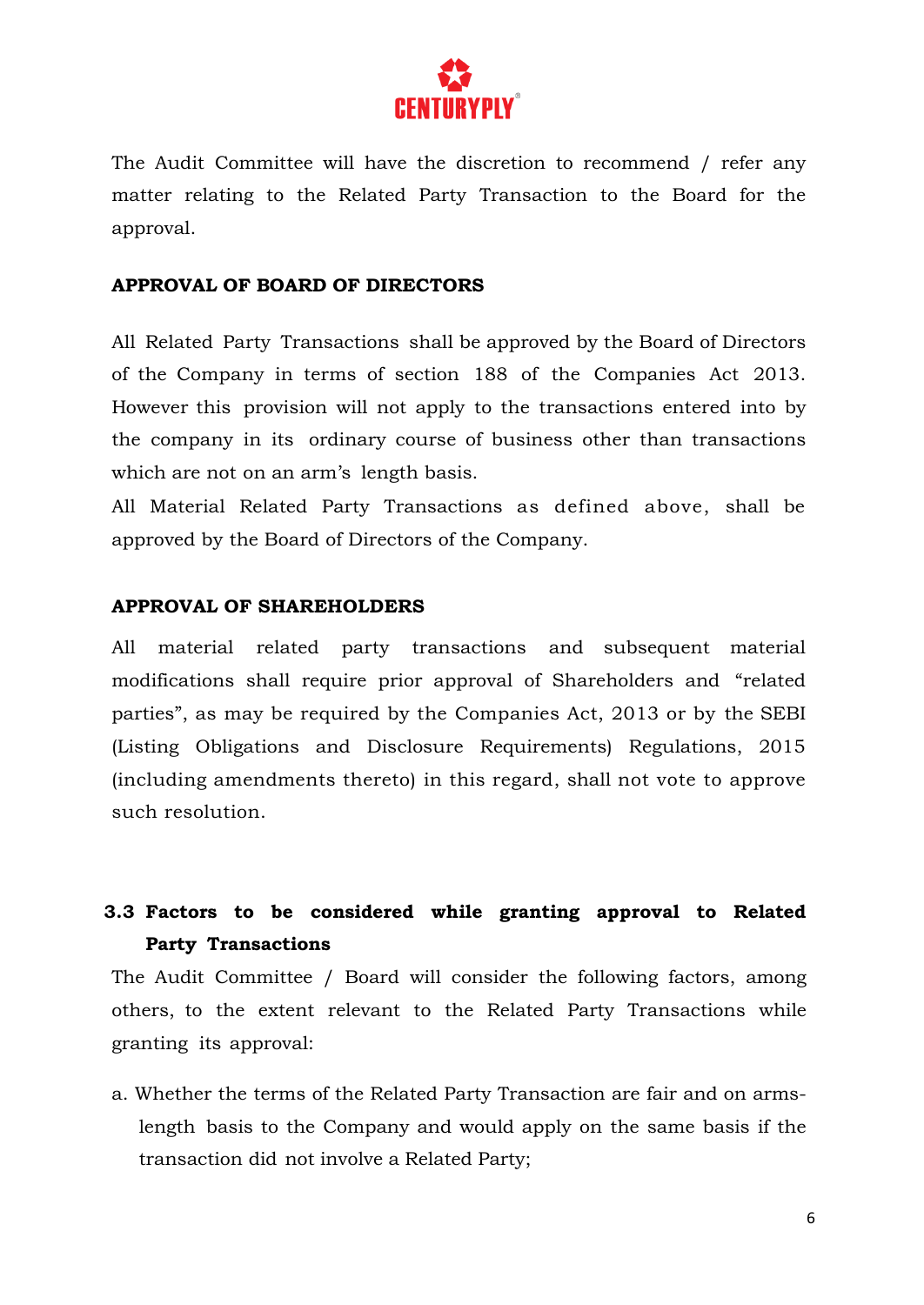

- b. Whether there are any compelling business reasons for the Company to enter into the Related Party Transaction and the nature of alternative transactions, if any;
- c. Whether the Related Party Transaction would affect the independence of an independent director;
- d. Whether the transaction qualifies to be a transaction in ordinary course of business;
- e. Whether the proposed transaction includes any potential reputational risk issues that may arise as a result of or in connection with the proposed transaction;
- f. Whether the Related Party Transaction would present an improper conflict of interest for any director or Key Managerial Personnel of the Company, taking into account the terms and size of the transaction, the purpose and timing of the transaction, the overall financial position of the director or other Related Party, the direct or indirect nature of the director's, Key Managerial Personnel's or other Related Party's interest in the transaction and the ongoing nature of any proposed relationship and any other factors the Board/Committee deems relevant.

#### **3.4 Review & monitoring of Related Party Transactions:**

The Audit Committee may review and monitor a Related Party Transaction taking into account the terms of the transaction, the business purpose of the transaction, the benefits to the Company and to the Related Party, and any other relevant matters. In connection with any review of a Related Party Transaction, the Committee has authority to modify or waive any procedural requirements of this Policy, subject to compliance with the requirements of the Companies Act, 2013 and Listing Regulations.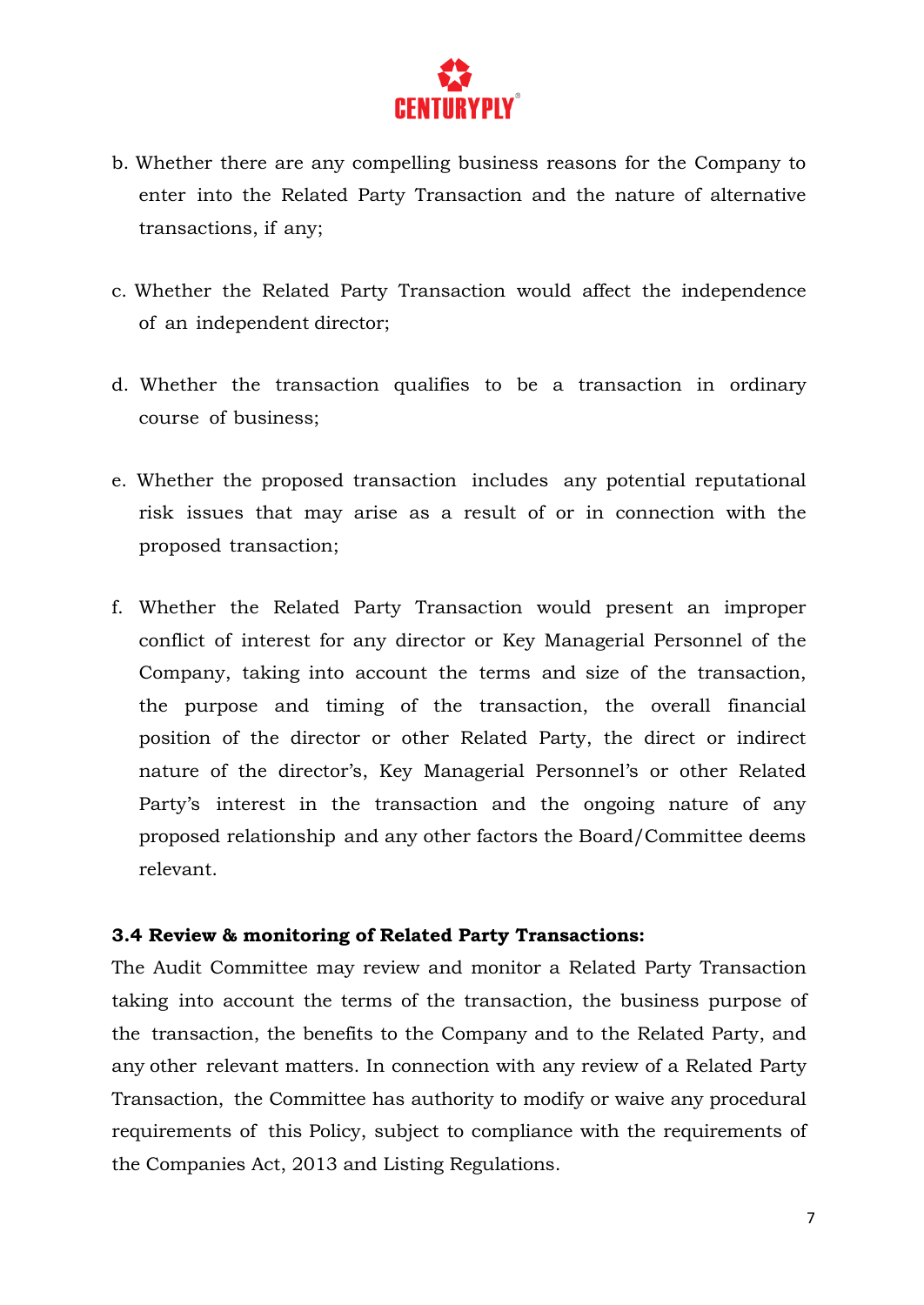

## **3.5 Following transactions not to be considered as Related Party Transactions:**

Notwithstanding the foregoing, the following Related Party Transactions shall not require approval of Board of Directors or Audit Committee or Shareholders:

- a. Any transaction that involves the providing of compensation in connection with his or her duties to the Company or to any of its subsidiaries or associates, including the reimbursement of reasonable business and travel expenses incurred in the ordinary course of business.
- b. Reimbursement made of expenses incurred by a Related Party for business purpose of the Company, or Reimbursement received for expenses incurred by the Company on behalf of a Related Party.
- c. Reimbursement of pre-incorporation expenses incurred by or on behalf of a Related Party.
- d. Any transaction in which the Related Party's interest arises solely from ownership of securities issued by the Company and all holders of such securities receive the same benefits pro rata as the Related Party.
- e. Any other exception which is consistent with the Applicable Laws, including any rules or regulations made thereunder, and does not require prior approval by the Audit Committee.
- f. Transactions entered into between the Company and its wholly owned subsidiary whose accounts are consolidated with the Company and placed before the shareholders at the general meeting for approval.
- g. Transactions entered into between two wholly-owned subsidiaries of the Company, whose accounts are consolidated with the Company and placed before the shareholders at the general meeting for approval.

#### **4. Related Party Transactions not approved under this Policy**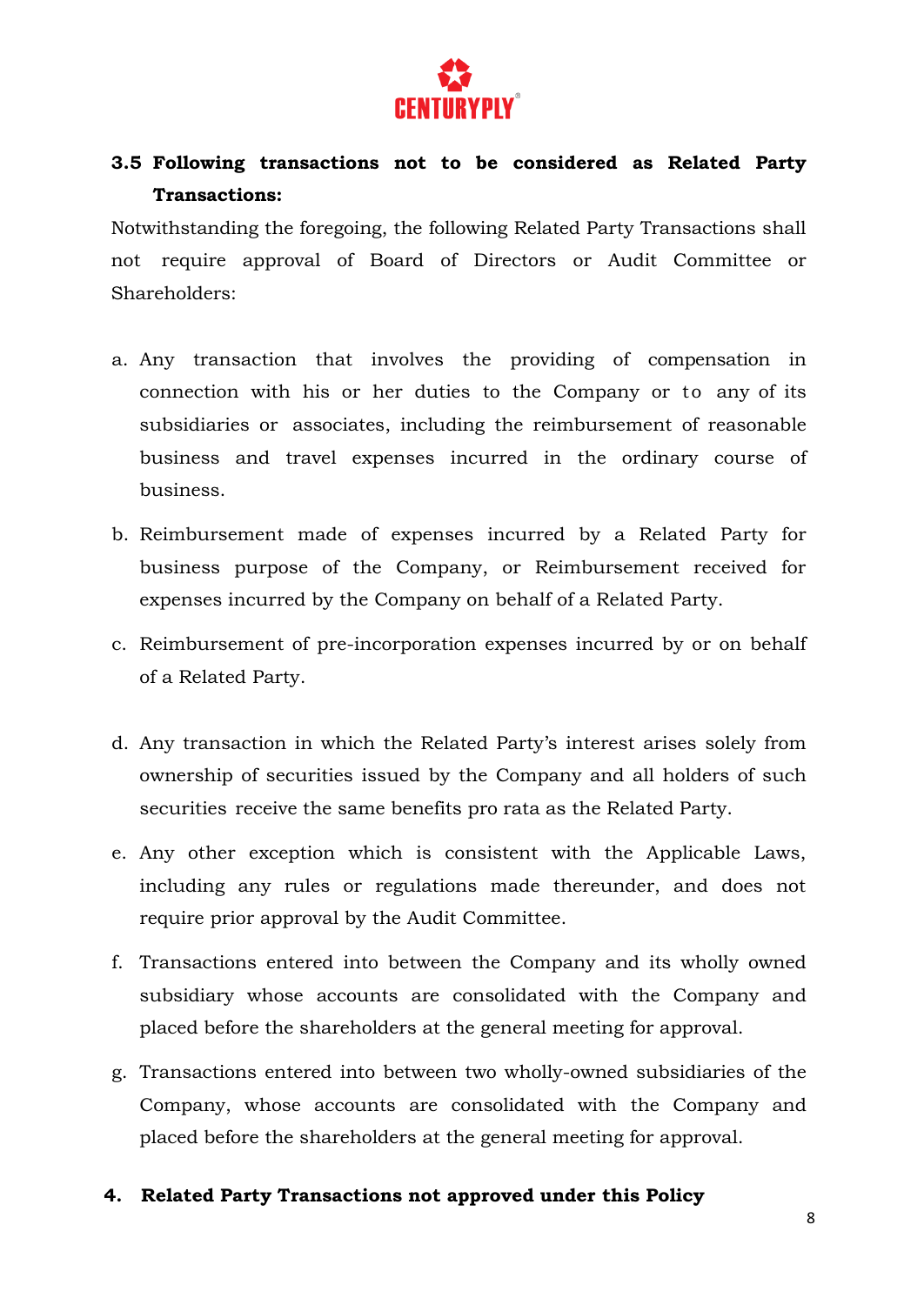

In the event the Company becomes aware of a Transaction with a Related Party that has not been approved under this Policy, the matter shall be reviewed by the Audit Committee. The Audit Committee shall consider all of the relevant facts and circumstances regarding the Related Party Transaction, and shall evaluate all options available to the Company, including ratification by it or recommend the same to the Board for its ratification or for seeking approval of Shareholders or for revision or termination of the Related Party Transaction. The Committee shall also examine the facts and circumstances pertaining to the failure of reporting such Related Party Transaction to the Committee under this Policy, and shall take any such action it deems appropriate.

#### **5. Existing Related Party Transactions:**

This policy shall operate prospectively and all the agreements which have been entered before the effective date of this policy and are in accordance with the then prevailing laws shall be valid and effective. However, procedure as mentioned above is to be followed in case of any material related party transactions which has been already approved and is likely to continue to be operational beyond March 2015.

This Policy will be communicated to all Directors, KMPs, operational employees and other concerned persons of the Company and the definition/ provisions of the policy herein shall be deemed to have been amended to the extent of any alterations in laws/ statutes by virtue of an amendment.

#### **6. Registers & Disclosures**

#### **Registers**

The Company shall keep and maintain a register, maintained physically or electronically, as may be decided by the Board of Directors, giving separately the particulars of all contracts or arrangements covered under Section 188 of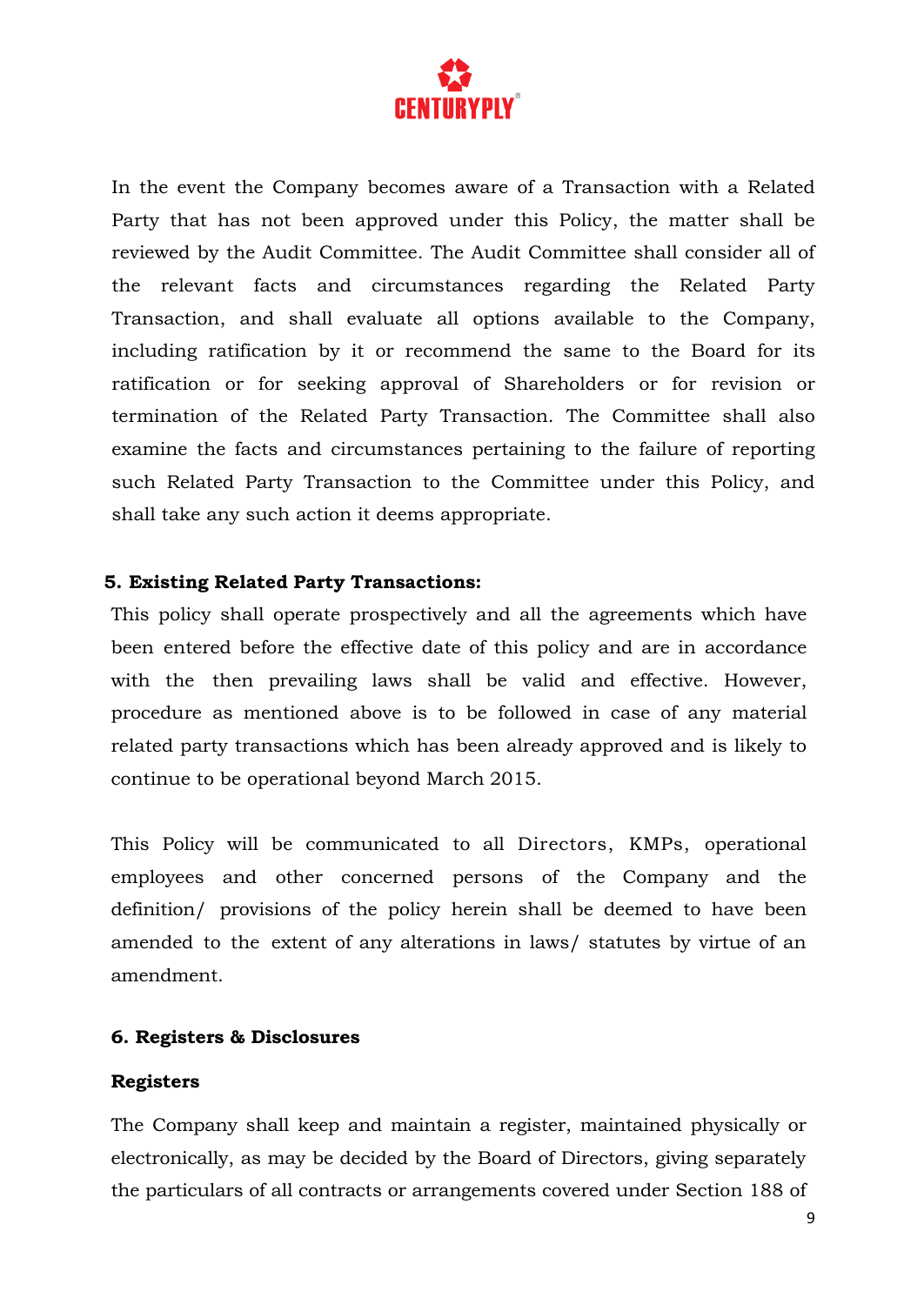

the Companies Act, 2013 and such register is placed before the next meeting of the Board of directors and taken note of.

Every director or key managerial personnel shall, within a period of thirty days of his appointment, or relinquishment of his office in other Companies, as the case may be, disclose to the Company the particulars relating to his/her concern or interest in other associations which are required to be included in the register maintained.

#### **Disclosures**

- 1. Details of all material transactions with related parties are to be disclosed quarterly along with the compliance report on corporate governance as mentioned in Regulation 27 of the Listing Regulations.
- 2. The Company shall disclose the contract or arrangements entered into with the Related Party in the Board's Report to the shareholders along with the justification for entering into such contract or arrangement.
- 3. The Company shall disclose this policy relating to Related Party Transactions on its website with reference thereto in the Annual Report.
- 4. The Company and its subsidiaries, shall disclose in Annual report, Loans and advances in the nature of loans to firms/ companies in which directors are interested by name and amount.
- 5. The Company shall submit to the Stock Exchanges disclosure of Related Party Transactions in the format as specified by the SEBI from time to time and also publish the same on its website.

#### **7. Review and Amendment**

The Policy on Related Party Transactions shall be mandatorily reviewed by the board of directors at least once every three years. However, it can /may be amended at any time and is subject to any further change in the Listing Regulations or the Companies Act, 2013 (the Act) or rules/regulations made thereunder.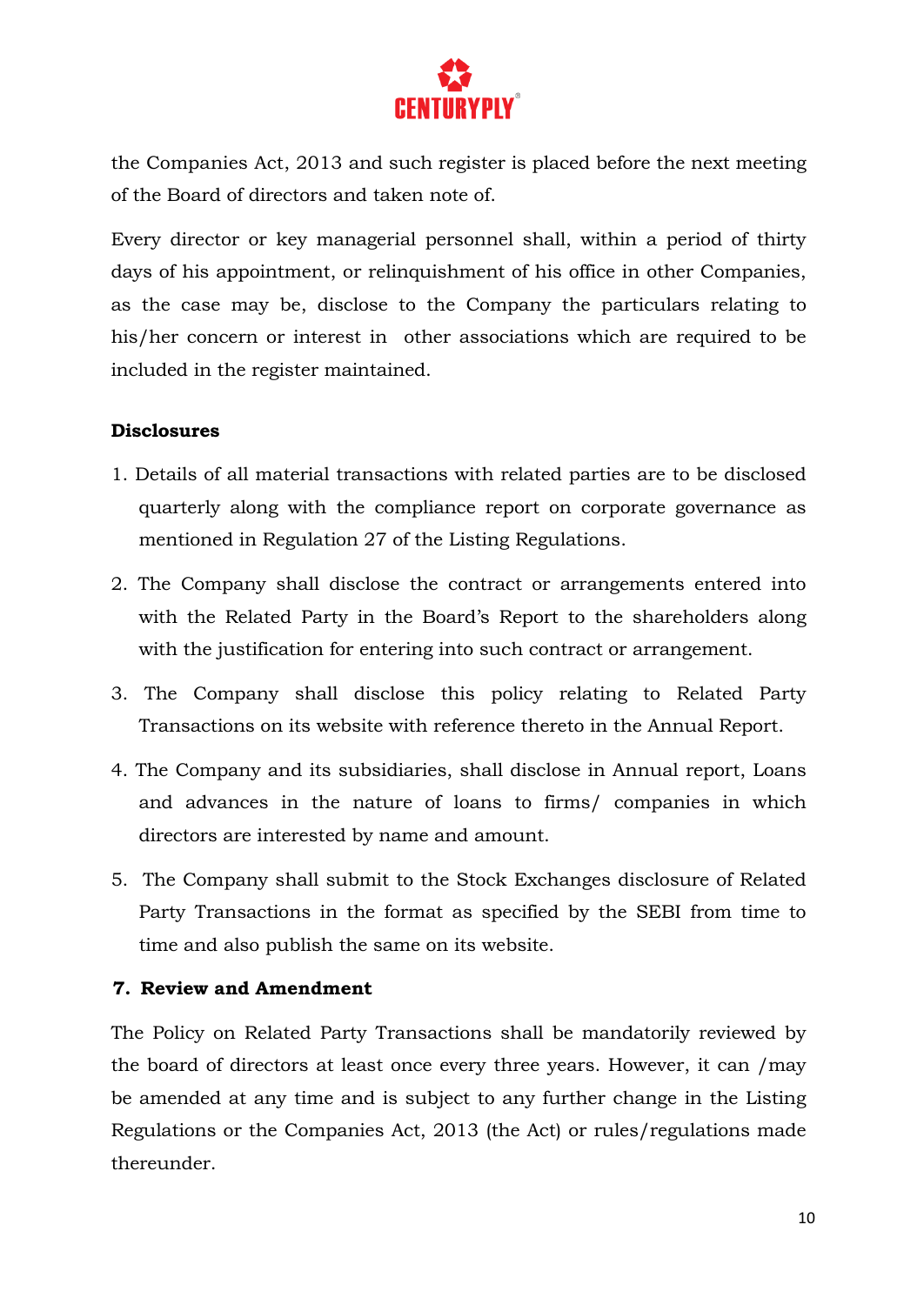

Any change in the Policy shall be approved by the Board of Directors of the Company. The Board of Directors shall have the right to withdraw and/or amend any part of this Policy or the entire Policy, at any time, as it deems fit, or from time to time, and the decision of the Board in this respect shall be final and binding. Any subsequent amendment/modification in the Companies Act, 2013 or the Rules framed thereunder or the Listing Regulations and/or any other laws in this regard shall automatically apply to this Policy.

#### **8. Effective Date**

Unless otherwise mentioned hereinabove, this Policy is effective from 1st April, 2022.